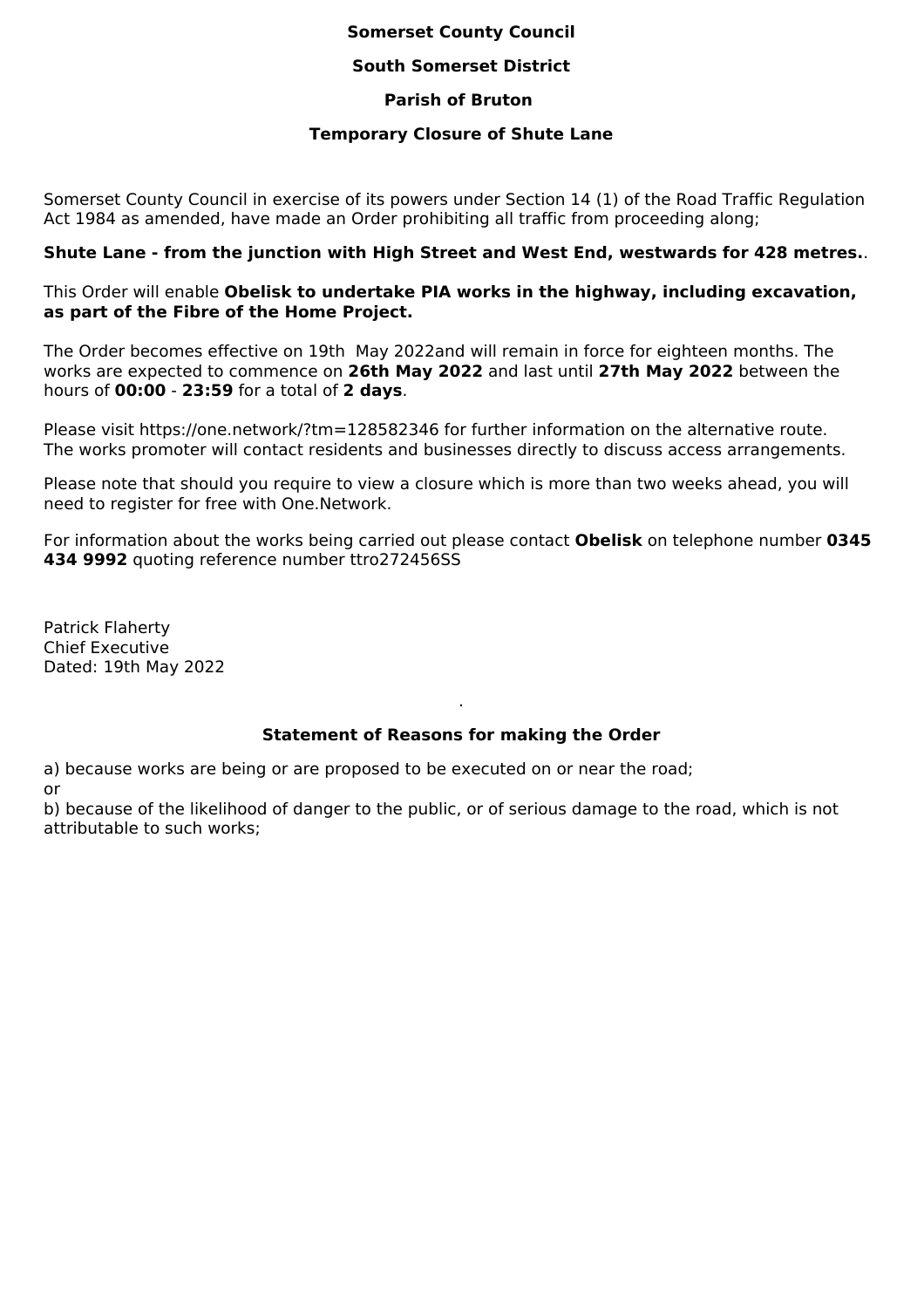# **Shute Lane, Bruton Red = Road Closure Purple = Diversion Route**